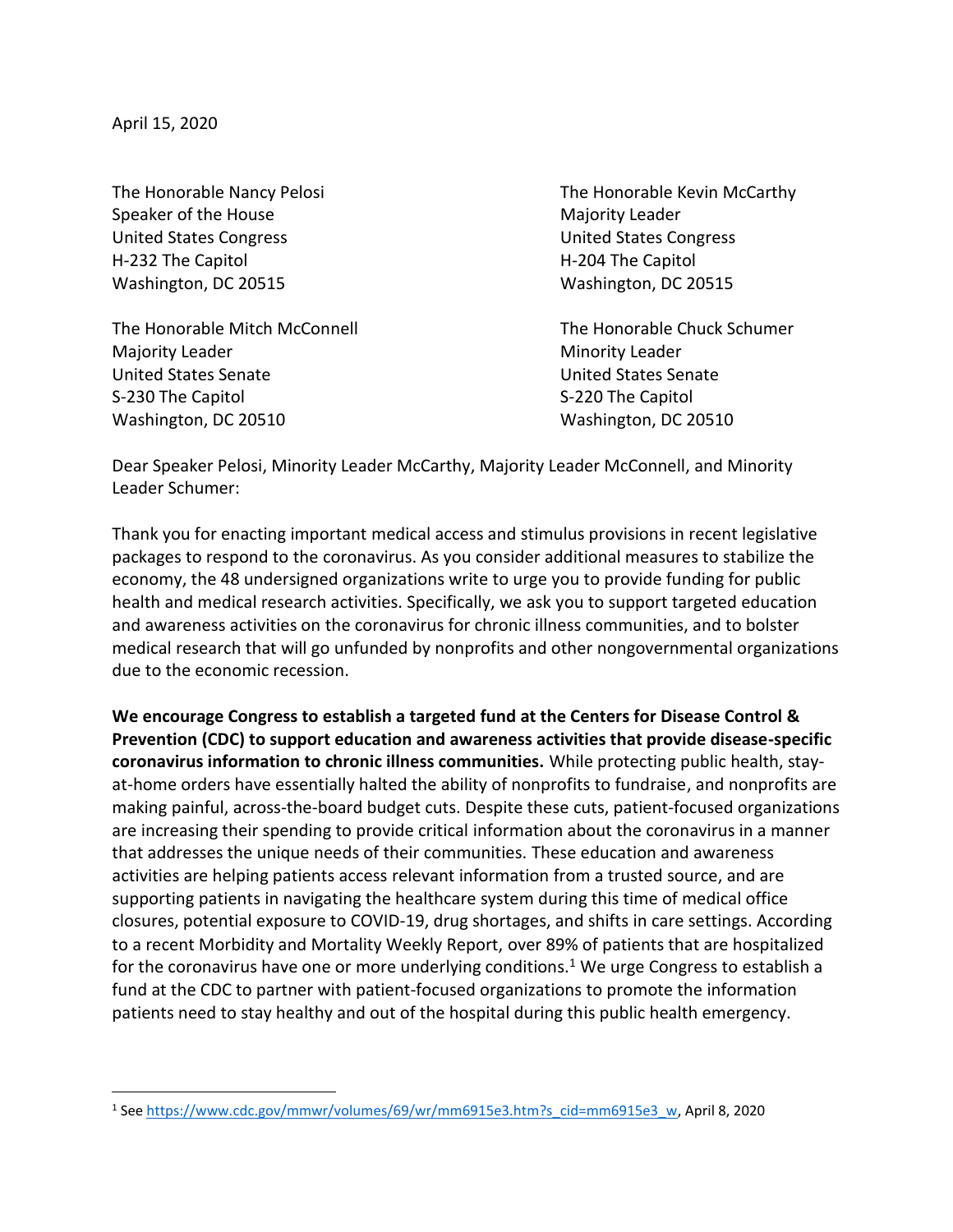**We also encourage Congress to provide additional bridge funding for the National Institutes of Health (NIH) to support the broad medical research community.** In an effort to stay afloat during this time of economic recession, many nonprofits are cutting millions of dollars from their research portfolios. Many investigators who are critical to developing treatments and improving the quality of patient care will receive less funds, or go unfunded, until nonprofits can return to their normal level of research support. Further, research projects across the nation have been temporarily suspended, and it is expected the resumption of these projects will require additional and unanticipated funding. To address this gap, Congress should step in to maintain the nation's research and development capacity by providing additional funding to the NIH to make up for lost dollars from the private sector, and the interruption of projects from basic to clinical. This additional NIH funding should support both existing research projects that were negatively impacted by the pandemic, as well as new projects which will go unfunded including vulnerable early- to mid-career awards.

Thank you for your tireless efforts to protect the health and livelihood of the nation. We appreciate your consideration for the above funding requests to ensure patients can access credible and specific information on COVID-19, and to sustain our research communities. For additional information, please contact Sarah Buchanan, Director of Advocacy at the Crohn's & Colitis Foundation, at [sbuchanan@crohnscolitisfoundation.org.](mailto:sbuchanan@crohnscolitisfoundation.org)

Sincerely,

American Association of Neuromuscular & Electrodiagnostic Medicine American Autoimmune Related Diseases Association American Heart Association American Kidney Fund American Liver Foundation American Neurogastroenterology and Motility Society Arthritis Foundation Association for Clinical and Translational Science Celiac Disease Foundation Chronic Disease Coalition Clinical Research Forum Coalition for Clinical and Translational Science Community Liver Alliance Crohn's & Colitis Foundation Cystic Fibrosis Foundation Digestive Disease National Coalition Dystonia Advocacy Network Dystonia Medical Research Foundation GBS|CIDP Foundation International Global Colon Cancer Association Global Healthy Living Foundation Global Liver Institute